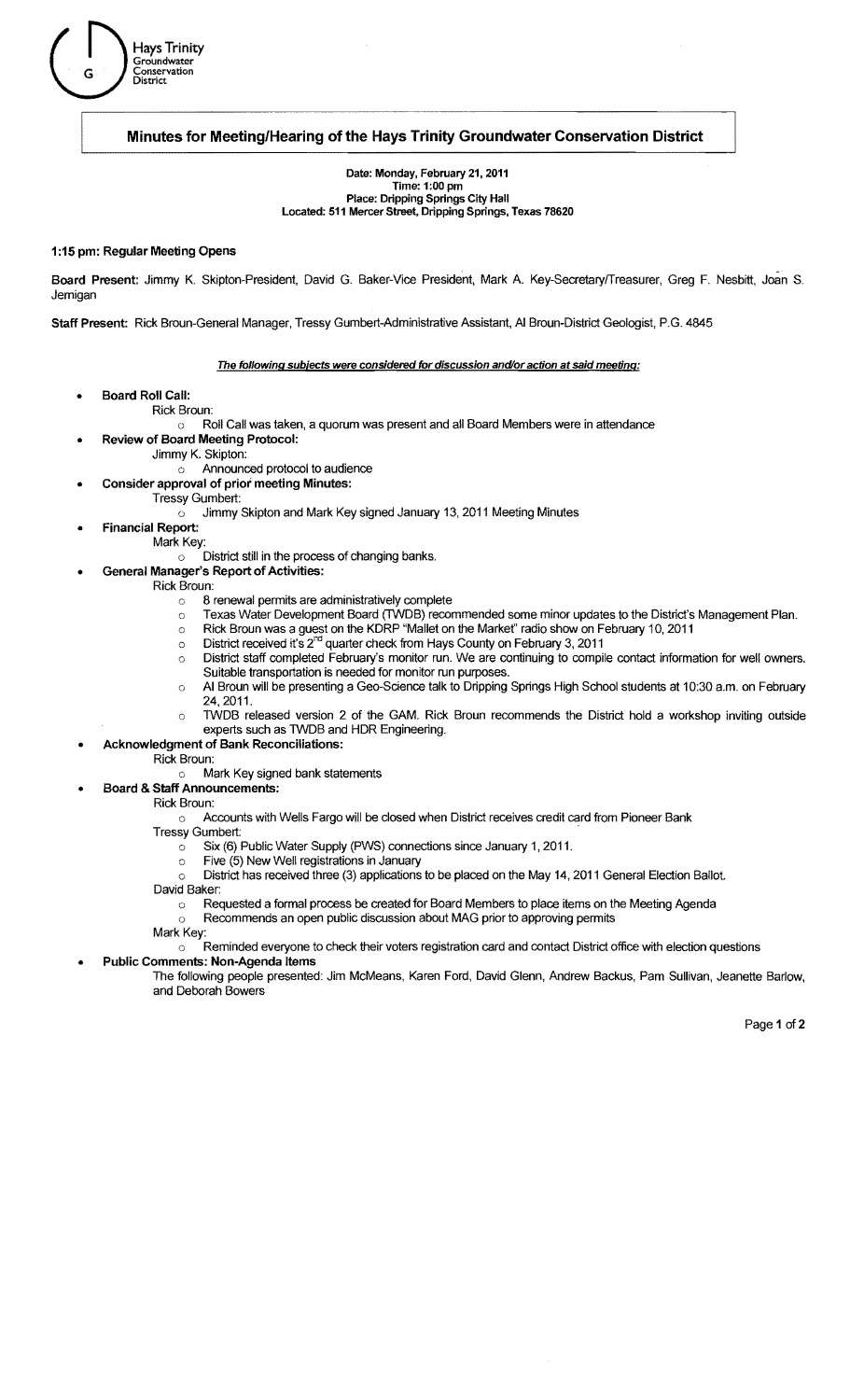## February 21, 2011 Board Minutes continued

|                                  | Board:<br>Jimmy Skipton:<br>Information purpose: There is a GMA 9 meeting in Kerrville on March 17, 2011<br>$\circ$                                                                                                                                                                                                                                                                                                                                                                                                                                                                                                                                                                                                                                                                                                                     |
|----------------------------------|-----------------------------------------------------------------------------------------------------------------------------------------------------------------------------------------------------------------------------------------------------------------------------------------------------------------------------------------------------------------------------------------------------------------------------------------------------------------------------------------------------------------------------------------------------------------------------------------------------------------------------------------------------------------------------------------------------------------------------------------------------------------------------------------------------------------------------------------|
|                                  | Agenda Items:<br>Discuss and possible action on District 2008 Auditor's Report - Rick Broun                                                                                                                                                                                                                                                                                                                                                                                                                                                                                                                                                                                                                                                                                                                                             |
| Staff:                           | <b>Rick Broun</b><br>Auditors could not attend meeting and asked to reschedule discussion to next month's meeting<br>$\circ$<br><b>Public Comments:</b><br>No public comment provided                                                                                                                                                                                                                                                                                                                                                                                                                                                                                                                                                                                                                                                   |
| 2.                               | Discuss and possible action on HTGCD (District) Education Committee - Joan Jernigan & Mark Key                                                                                                                                                                                                                                                                                                                                                                                                                                                                                                                                                                                                                                                                                                                                          |
| Board:<br>Staff:<br>3.<br>Staff: | Joan Jernigan<br>Committee met from 4:00 - 6:00 p.m. on February 11, 2011. Five (5) out of ten (10) members were in attendance<br>$\circ$<br>In need of a staff member to assist with Education<br>$\circ$<br>District needs to purchase a vehicle to be used for monitor run as well as carrying supplies to educational events<br>$\circ$<br>Suggested committee divide into smaller groups to focus on education for adults and children<br>Ō<br>Al Broun:<br>Copies of the Atlas that was completed in July have been handed out to High Schools, Libraries, and City Offices<br>$\circ$<br>Al is giving a presentation to the Dripping Springs High Schools students Thursday, February 24, 2011<br>$\circ$<br><b>Public Comments:</b><br>The following presented: Roberta Schoemaker-Beal<br>Discuss GeoExchange Wells - Al Broun |
|                                  | Al Broun<br>Presented a draft copy of proposed rules for geoexchange wells along with a plan of implementation.<br>$\circ$<br><b>Public Comments:</b><br>The following people presented: Andrew Backus                                                                                                                                                                                                                                                                                                                                                                                                                                                                                                                                                                                                                                  |
| 4.                               | Discuss Blue Hole Park - Al Broun                                                                                                                                                                                                                                                                                                                                                                                                                                                                                                                                                                                                                                                                                                                                                                                                       |
| Staff:                           | Al Broun<br>Presented information on the development of Blue Hole Park.<br>$\circ$<br><b>Public Comments:</b><br>The following people presented: Steve Klepfer (Friends of Blue Hole) and Jack Hollon                                                                                                                                                                                                                                                                                                                                                                                                                                                                                                                                                                                                                                   |
|                                  | Break: 2:15 p.m.<br>Hearing Opens: 2:31 p.m.                                                                                                                                                                                                                                                                                                                                                                                                                                                                                                                                                                                                                                                                                                                                                                                            |
| a)                               | Discuss and possible action on Wimberley Springs Partner (WSP) - Winton Porterfield, Russ Johnson-Attorney, and Mike<br>Thornhill-Hydrologist                                                                                                                                                                                                                                                                                                                                                                                                                                                                                                                                                                                                                                                                                           |

- Winton presented history of WSP as well as permit history
- Russ Johnson presented the details of the application. Requested that the application and attachments be made part of the meeting minutes and noted that the application is administratively complete.
- Mike Thomhill has reviewed the application, well construction, water levels, and water quality reports. Presented information in favor of approving permit.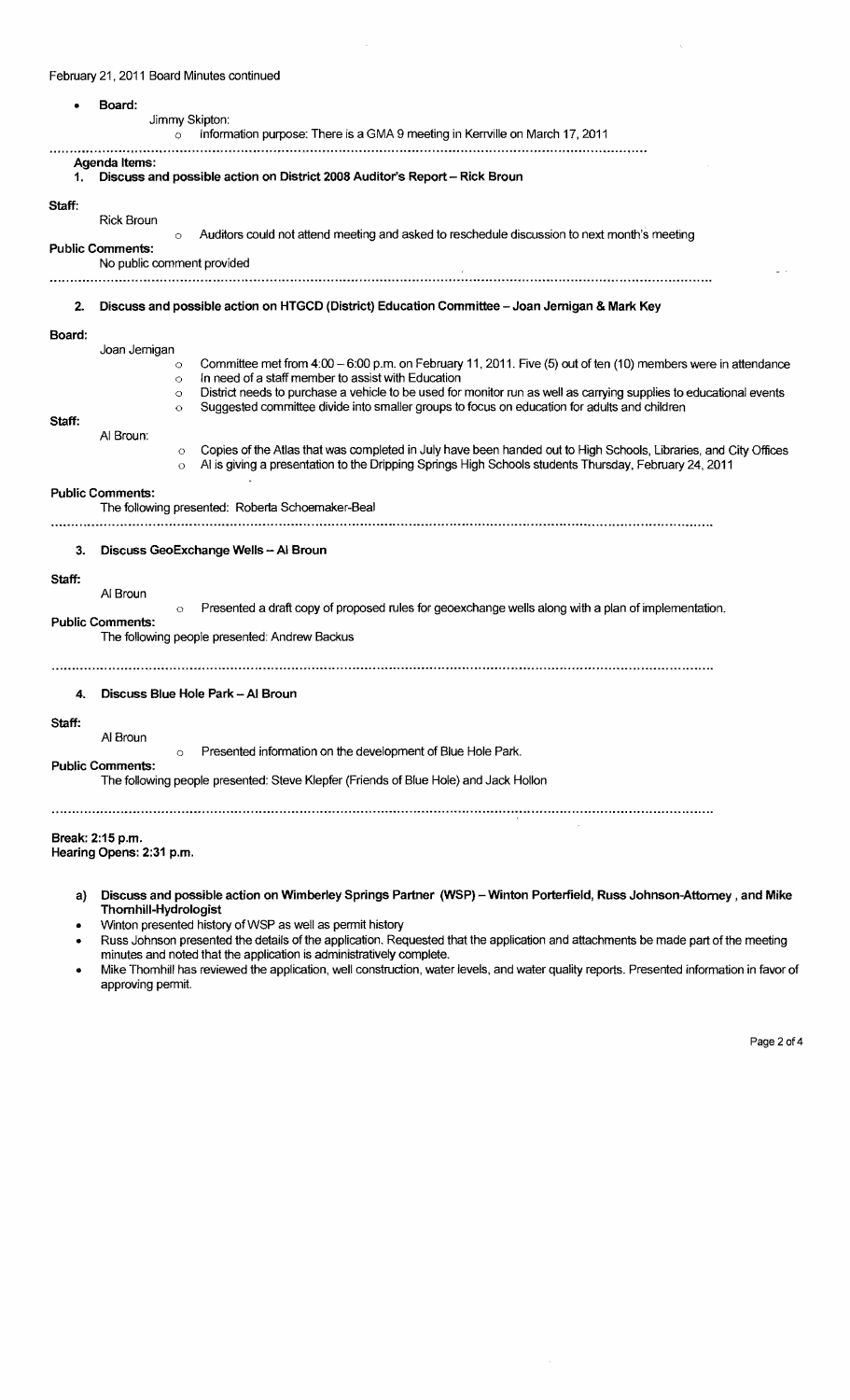| Staff:                                                                                                                                     |                                          | February 21, 2011 Board Minutes continued                                                                                                                                                                                                        |  |  |  |  |
|--------------------------------------------------------------------------------------------------------------------------------------------|------------------------------------------|--------------------------------------------------------------------------------------------------------------------------------------------------------------------------------------------------------------------------------------------------|--|--|--|--|
| Board:                                                                                                                                     | <b>Rick Broun</b>                        | Met with Winton Porterfield on February 10, 2011 in regards to application requirements.<br>$\circ$<br>Sent email confirmation of application as administratively complete to WSP.<br>$\circ$                                                    |  |  |  |  |
|                                                                                                                                            | David Baker                              | Have the wells been tested?<br>$\circ$<br>Application is not administratively complete.<br>$\circ$                                                                                                                                               |  |  |  |  |
| Staff:                                                                                                                                     | Al Broun                                 | In 2001 capacity tests were done but no extensive testing.<br>$\circ$                                                                                                                                                                            |  |  |  |  |
|                                                                                                                                            | <b>Public Comments:</b>                  | The following people presented: Adrian Vogi, Ph.D., Steve Box, Jim McMeans, Frank Sullivan, Linda Kaye Rogers, Linda Lang, Glen<br>Schanen, Andrew Backus, Merry Merian, Larry Calvert, Jane Little, Cynthia Marion                              |  |  |  |  |
|                                                                                                                                            | Break: 3:36 p.m.<br>Reconvene: 3:52 p.m. |                                                                                                                                                                                                                                                  |  |  |  |  |
| <b>Public Comments Continued:</b><br>Eric Eskelund, Pam Sullivan, JJ Schwettmann, AI Sander, Harvey Mabry, John Cobb, and Richard Sullivan |                                          |                                                                                                                                                                                                                                                  |  |  |  |  |
|                                                                                                                                            | Hearing closed: 4:15 p.m.                |                                                                                                                                                                                                                                                  |  |  |  |  |
| <b>Motion</b>                                                                                                                              |                                          | Mark Key: Approve permit for 250 A.F. per year for 3 years and a Temporary "Rebuild" permit for 250A.F.<br>Greg Nesbitt: Seconded motion<br>Vote: 3-2 in Favor (Jimmy Skipton, Mark Key, and Greg Nesbit). Apposed (David Baker & Joan Jernigan) |  |  |  |  |
|                                                                                                                                            |                                          |                                                                                                                                                                                                                                                  |  |  |  |  |
|                                                                                                                                            | Break: 4:56 p.m.                         | Reconvene - Hearing Opens: 5:15 p.m.                                                                                                                                                                                                             |  |  |  |  |
| b)<br>$\bullet$                                                                                                                            |                                          | Discuss and possible action on Cielo Azul Ranch Permit - Rick Broun<br>Requesting an increase from 6 A.F. to 10.5 A.F.                                                                                                                           |  |  |  |  |
|                                                                                                                                            | <b>Rick Broun</b>                        | Presented system history graph to the Board<br>$\circ$                                                                                                                                                                                           |  |  |  |  |

#### Public Comments:

The following people presented: Andrew Backus & Jim McMeans

Board:

o Against approving permits without MAG

Hearing closed: 5:24 p.m.

David Baker

## **Motion**

Mark Key: Approve permit for 10.5 A.F. Joan Jemigan: Seconded motion Vote: 4-1 in Favor (Jimmy Skipton, Mark Key, Joan Jemigan, & Greg Nesbitt). Apposed (David Baker)

## Hearing Opens: 5:30 p.m.

c) Discuss and possible action on Wimberley WSC (WWSC) Permit - Rick Broun

- Current 1-Year permit for 695 A.F. Wimberley WSC proposed a 3-Year permit for 770 A.F. (11% increase)
- Tom Haley presented history of Wimberley WSC.

Rick Broun

o Rick Broun presented graph of history and projected future pumping and connections